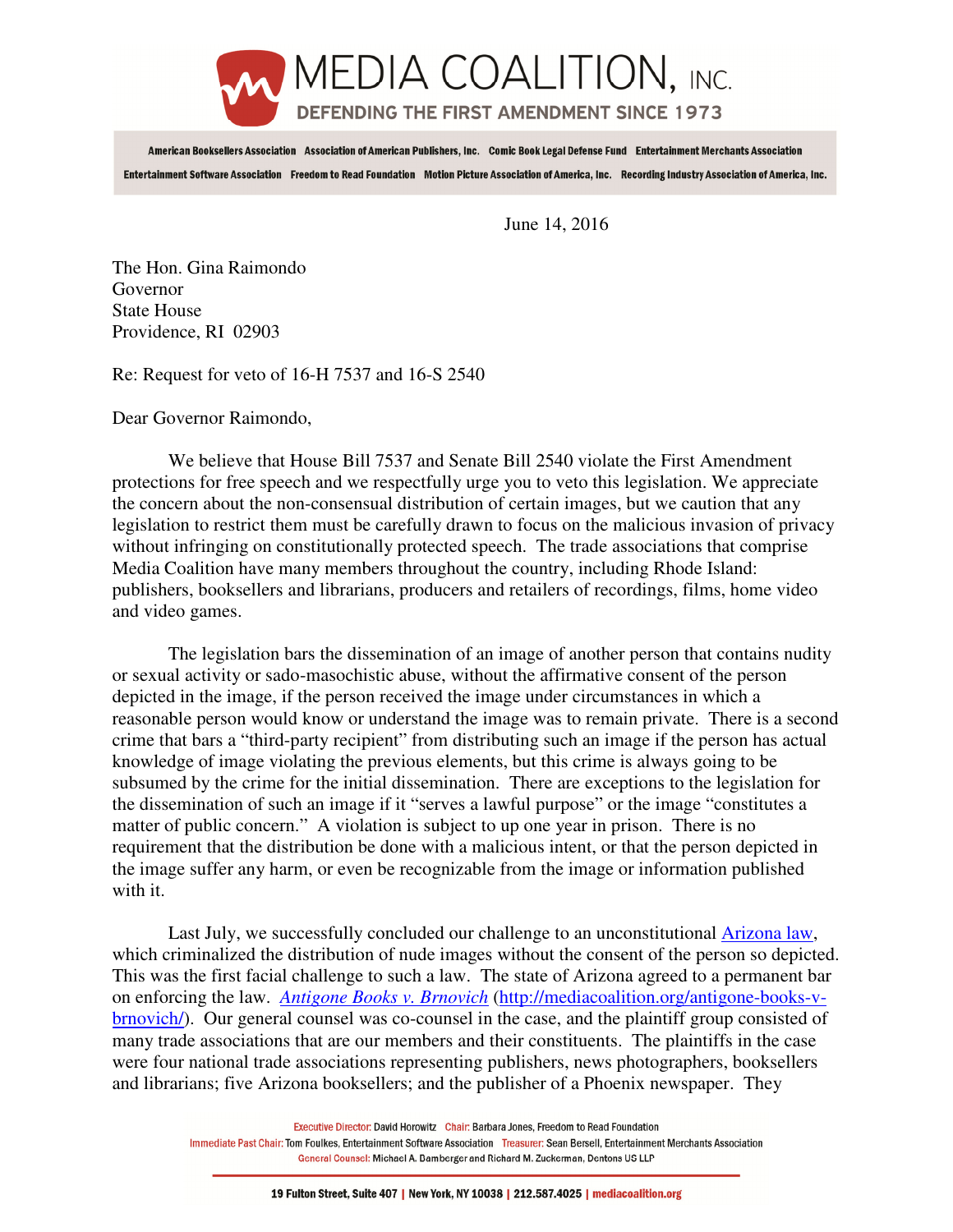challenged the law because it was not limited to the publication of images that were a malicious invasion of privacy. They feared it could be used to prosecute them for selling or loaning a wide range of important newsworthy, historic, artistic, educational and other protected images.

In March, Arizona enacted a new law H.B. 2001 to replace the one that was enjoined in *Antigone Books*. The key elements in the Arizona law are: (1) display or distribution of an image of another person in a state of nudity or engaged in sexual conduct; (2) with knowledge that the person in the image has not consented to the display or distribution; (3) with the intent to harass, coerce, threaten, intimidate or cause financial harm to the person in the image; (4) the person in the image is recognizable either from the picture itself or information provided by the person who has displayed or distributed it (or a third party but only if acting in concert with the person who initially displayed or distributed it); and, (5) where the person depicted in the image had a reasonable expectation of privacy and an understanding that such image would remain private.

We believe Arizona's new law is a model for prohibiting the distribution of images that are a malicious invasion of privacy without violating free speech guarantees. Almost every other state that has enacted legislation this year has agreed. Six states have passed laws barring the non-consensual distribution of certain images and five of them are very similar to the Arizona law and include a malicious intent element. We urged the Rhode Island legislature to model this legislation on the new Arizona law, but it did not include an intent element or require that the person in the image be identifiable. Minnesota, the one state that did not include an intent element, still required that the person in the image be recognizable.

# Constitutional Analysis

Some believe that there is no "right" to publish these images or that a publisher must get consent to publish such an image, but the Supreme Court begins with the opposite premise. The Court presumes that all content-based restrictions on speech are unconstitutional unless they either fit into a historic exception to the First Amendment or survive strict scrutiny analysis. This is a very high bar to overcome, and it is very rare that any content-based restriction on speech survives this legal framework. This may be unsatisfying for those to seeking regulate disfavored speech, but as the Court said, it is a "demanding standard. 'It is rare that a regulation restricting speech because of its content will ever be permissible.'" *Brown v. Entertainment Merchants Ass'n*, 131 S. Ct. 2729, 2738 (2011) (internal citations omitted). Below is the legal analysis triggered by the review of a criminal law that restricts speech.

# Content-based Regulation of Speech

The first step is to determine if the law is a content-based regulation. Any law that criminalizes images based on their content fits this category. Since this legislation only applies to certain images, there is no doubt it is a content-based regulation. It is irrelevant that the images may have been intended to be private or their publication is injurious to the person who is depicted in the image. *U.S. v. Stevens*, 559 U.S. 460, 468 (2010) (statute restricting images and audio "depending on whether they depict [specified] conduct" is content-based); *U.S. v. Playboy Entm't Group, Inc.*, 529 U.S. 803, 811 (2000) ("The speech in question is defined by its content; and the statute which seeks to restrict it is content based."). Even a law that may not be content based on its face is treated as such if it "cannot be justified without reference to the content" or was enacted "because of disagreement with the message [the speech] conveys[.]" *Reed v. Town of Gilbert, Arizona*, 576 U.S. \_\_, \_\_\_ (2015).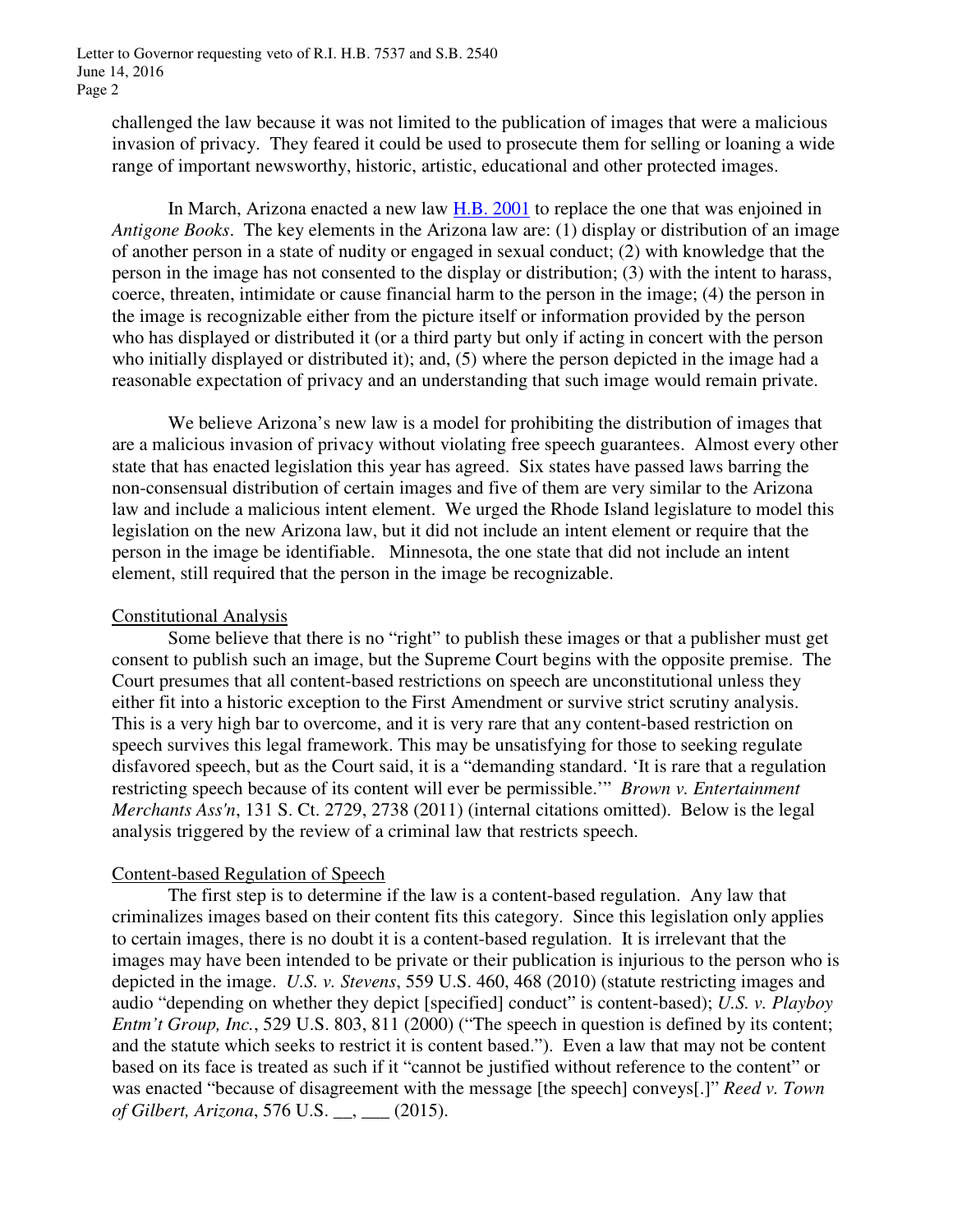# Content-based Regulation of Speech is Presumed Unconstitutional

As a content-based restriction on speech, it is presumed to be unconstitutional unless it fits in one of the few historic exceptions to the First Amendment. "[T]he Constitution demands that content-based restrictions on speech be presumed invalid, *R. A. V. v. St. Paul*, 505 U. S. 377, 382 (1992), and that the Government bear the burden of showing their constitutionality, *United States v. Playboy Entertainment Group, Inc*., 529 U. S. 803, 817 (2000)." *Ashcroft v. ACLU,* 542 U.S. 656, 660 (2004). This is a bedrock principle of First Amendment doctrine. As a contentbased regulation, the first step of the constitutional analysis is to determine whether it falls into a historic exception to the First Amendment. As the Court recently explained:

"From 1791 to the present," however, the First Amendment has "permitted restrictions upon the content of speech in a few limited areas," and has never "include[d] a freedom to disregard these traditional limitations." These "historic and traditional categories long familiar to the bar—including obscenity, defamation, fraud, incitement, and speech integral to criminal conduct—are "well-defined and narrowly limited classes of speech, the prevention and punishment of which have never been thought to raise any Constitutional problem."

*Stevens,* 559 U.S. at 467 (internal citations omitted). *See also*, *R.A.V. v. City of St. Paul*, 505 U.S. 377, 382-83 (1992); *Ashcroft v. Free Speech Coalition*, 535 U.S. 234, 245-46 (2002); *Simon & Schuster, Inc. v. Members of N.Y. State Crime Victims Bd.,* 502 U.S. 105, 116 (1991).

 A small subset of these images may fit into the historic exceptions for obscene material under *Miller v. California*, 413 U.S. 15 (1973) or child pornography, but they are already illegal under federal and state laws that carry severe penalties. There is no historic exception to the First Amendment for a criminal law that punishes truthful "private" speech. It does not matter that the speech is distributed without the consent of the subject of the speech, even if the speech is an image that is private, embarrassing or humiliating. The news media frequently publishes private information without the consent of the subject of the speech. There are tort remedies that may be available to the victims of a non-consensual disclosure, but we have limited our analysis to criminal restrictions on speech.

# Supreme Court Very Reluctant to Find New Exception to First Amendment

 It is exceedingly unlikely that the Supreme Court will discover a new historic exception to the First Amendment. In recent years, the Supreme Court has repeatedly rejected arguments that it find a new categorical exception to the First Amendment, even for speech that many find offensive or upsetting. In *Ashcroft v. Free Speech Coalition*, the Court overturned a law that criminalized computer-generated images that appear to be of a minor engaging in sex and images of an adult that appears to be a minor engaging in sexual activity even though the government argued that it was necessary to prevent fueling the market for pornography created using actual minors. 535 U.S. 234 (2002). In *Stevens*, the Court ruled that a law criminalizing depictions of actual animal cruelty is an unconstitutional content-based restriction on speech. 559 U.S. 460. In *Brown*, the Justices found no historic exception to the First Amendment for the sale to minors of video games with violent content that is "patently offensive" and lacks "serious value." 131 S. Ct. 2729 (2011). In *U.S. v. Alvarez*, the Court struck down a law that barred lying about a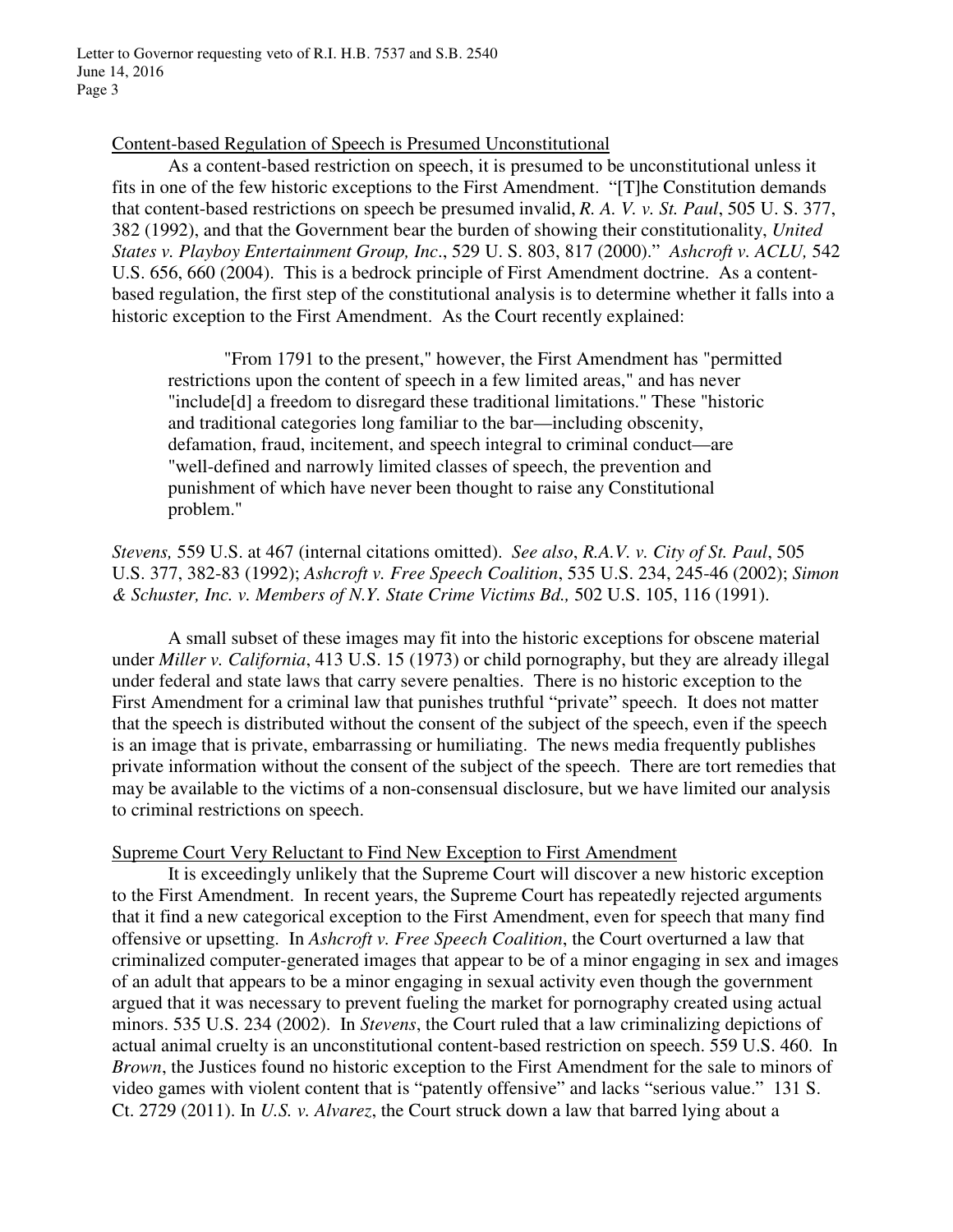Letter to Governor requesting veto of R.I. H.B. 7537 and S.B. 2540 June 14, 2016 Page 4

receiving a medal or commendation for military service. 132 S. Ct. 2537 (2012). *See also Sorrell v. IMS Health, Inc*., 131 S. Ct. 2653 (2011) (sale of pharmaceutical data for commercial purposes); *Citizens United v. FEC*, 558 U.S. 310 (2010) (independent electioneering by corporations and unions); *Reed*, 576 U.S. \_\_ (2015) (regulation of commercial and noncommercial signs).

### Strict Scrutiny Analysis

If a content-based law does not fit into a historic exception to the First Amendment, it must satisfy strict constitutional scrutiny. *See, Playboy*, 529 U.S. at 813. Again, there is no separate test for "private" speech. To meet the test for strict scrutiny, the government must (1) articulate a legitimate and compelling state interest; (2) prove that the restriction actually serves that interest and is "necessary" to do so (i.e., prove that the asserted harms are real and would be materially alleviated by the restriction); and (3) show that the restriction is the least restrictive means to achieve that interest. *See id.; R.A.V.*, 505 U.S. at 395-96; *Turner Broad. Sys., Inc. v. FCC,* 512 U.S. 622, 664-65 (1994) (state interest must actually be served by challenged statute); *Simon & Schuster, Inc.*, 502 U.S. at 118.

The legislation very likely fails strict scrutiny analysis since it is not narrowly drawn to address a compelling state interest. As noted above, the bill is not limited to criminalizing a malicious invasion of privacy. There is no requirement that the person who distributes the image do so with an intent to harass, threaten, coerce, stalk or otherwise torment the person depicted. Nor is there any requirement that the person depicted suffer any harm. Without these elements, the legislation goes beyond its compelling state interest and criminalizes a substantial amount of First Amendment protected speech.

The compelling state interest standard is a very high one. In *New York v. Ferber*, the Supreme Court described a compelling state interest as "a government objective of surpassing importance." 458 U.S. 747, 757 (1982). So, the legislature may have a compelling interest in protecting individuals from being harassed, threatened or intimidated, but protecting them from embarrassment or even emotional distress is not sufficient to justify a content-based ban on speech. In *Simon & Schuster*, the Supreme Court considered whether New York's "Son of Sam" law was constitutional. The Court raised the question of whether the mental anguish suffered by the crime victim and his or her family outweighed First Amendment rights of speakers. It quickly dismissed that notion:

"The Board disclaims, as it must, any state interest in suppressing descriptions of crime out of solicitude for the sensibilities of readers… As we have often had occasion to repeat: '[T]he fact that society may find speech offensive is not a sufficient reason for suppressing it. Indeed, if it is the speaker's opinion that gives offense, that consequence is a reason for according it constitutional protection.' [citation omitted] . . . .The Board thus does not assert any interest in limiting whatever anguish Henry Hill's victims may suffer from reliving their victimization."

503 at 118.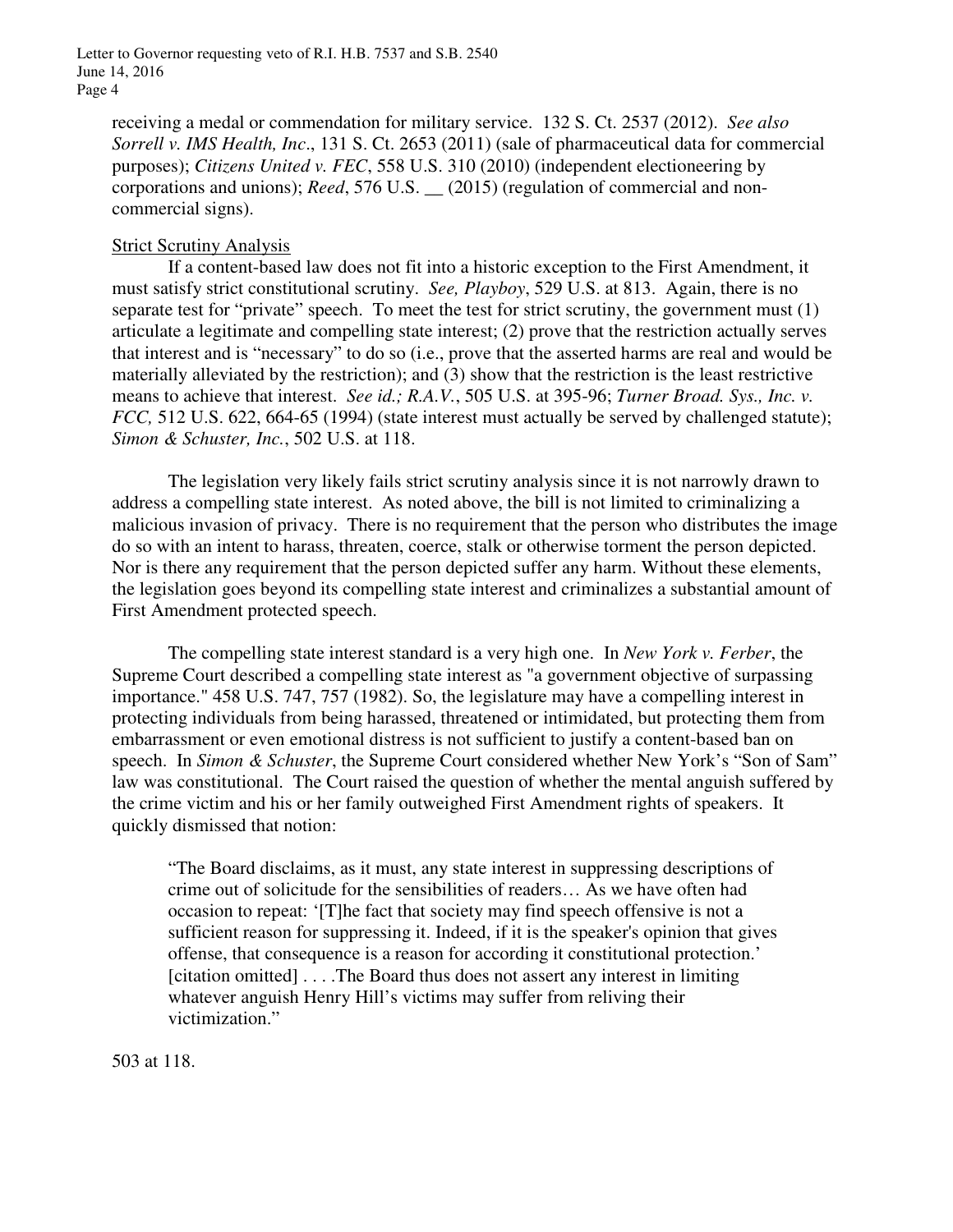Letter to Governor requesting veto of R.I. H.B. 7537 and S.B. 2540 June 14, 2016 Page 5

 Privacy is an important right but the Supreme Court has held that by itself it is not a sufficiently compelling to justify a content-based criminal law that limits the First Amendment right to free speech. In *Cox Broadcasting Corp. v. Cohn*, the Supreme Court struck down a statute allowing a rape victim to seek damages for the publishing of his or her name. Justice White wrote, "At the very least, the First and Fourteenth Amendments will not allow exposing the press to liability for truthfully publishing information released to the public in official court records." 420 U.S. 469, 496. The Court has also overturned laws and vacated court orders that barred speech about a criminal proceeding intended to protect a defendant's privacy. *See Smith v. Daily Mail Publishing Co*., 443 U.S. 97 (1979); *Oklahoma Publishing Co. v. District Court*, 430 U.S. 308 (1977); *Landmark Communications, Inc. v. Virginia*, 435 U.S. 829 (1978); *Nebraska Press Assn. v. Stuart*, 427 U.S. 539 (1976).

 Even if the legislation is found to address a compelling state interest, it must still be narrowly drawn to meet that interest. *See*, *Sable Communications of Cal., Inc. v. FCC*, 492 US 115, 126 (1989) ("It is not enough to show that the Government's ends are compelling; the means must be carefully tailored to achieve those ends."). The legislation must be carefully focused on the malicious invasions of privacy, since distribution of an image without consent of the person depicted without any harmful intent or resulting injury does not rise to the level of a compelling interest. Narrowing the legislation to distribution with an intent to harass, stalk, threaten or cause similar serious harm would target malicious acts without burdening protected speech.

Finally, even if the law is narrowly tailored, it must still be the least restrictive means to accomplish the compelling state interest. In striking down the Communications Decency Act, the Court held a burden on speech is too great, "if less restrictive alternatives would be at least as effective in achieving the legitimate purpose that the statute was enacted to serve." *Reno v. American Civil Liberties Union*, 521 U.S. 844, 874 (1997). The Court found that userempowerment tools such as filters were less restrictive than a criminal law. So a court could strike down this kind of legislation if it finds that civil actions or copyright law could effectively prevent or punish distribution of non-consensual images with less impact on protected speech.

### Overbreadth and Vagueness

Even if a law satisfies strict scrutiny, it must still be reviewed for overbreadth so it does not sweep in speech that is not the subject of the compelling state interest. "[T]he possible harm to society in permitting some unprotected speech to go unpunished is outweighed by the possibility that protected speech of others may be muted . . . ." *Broadrick v. Oklahoma*, 413 U.S. 601, 612 (1973). Here the lack of elements that would narrow the scope of the law makes it very likely that it would criminalize images beyond those that justified by the compelling state interest.

The last part of the review is to determine if the legislation is sufficiently clear to be understood by the common person. The requirement of clarity is especially stringent when a law interferes with First Amendment rights. *See Vill. of Hoffman Estates v. Flipside, Hoffman Estates, Inc.*, 455 U.S. 489, 499 (1982); *Keyishian v. Bd. of Regents*, 385 U.S. 589, 604 (1967) (quoting *NAACP v. Button*, 371 U.S. 415, 432-33 (1963)) ("'Because First Amendment freedoms need breathing space to survive, government may regulate in the area only with narrow specificity.'"). Here, the legislation provides an exception for an image distributed with a "lawful purpose." This term has no discernible meaning in this context. If it is legal to publish